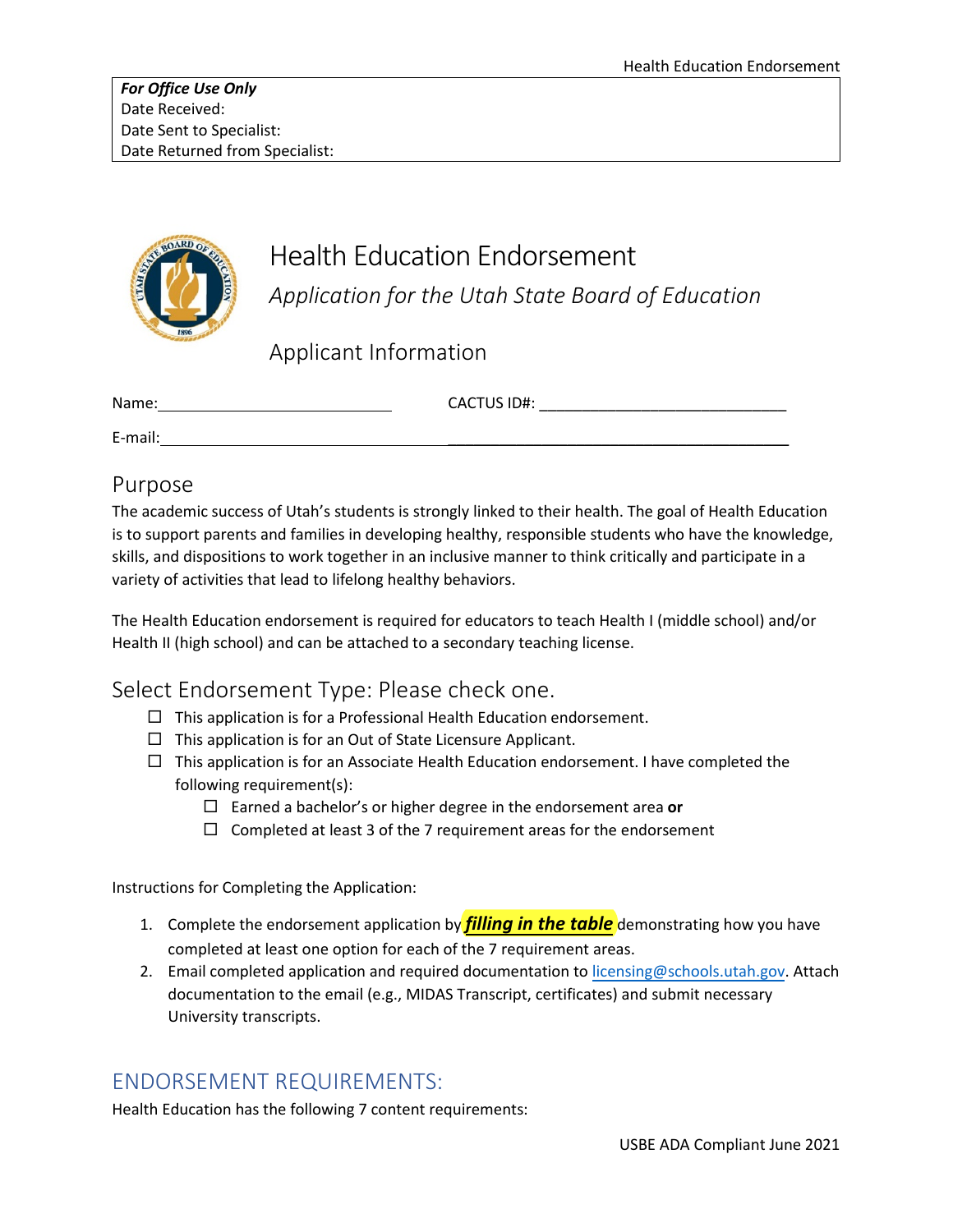- a) Human Disease/Disease Prevention
- b) Nutrition
- c) Mental Health
- d) Substance Abuse Prevention
- e) Human Sexuality/Sex Education
- f) Methods of Teaching Health
- g) Current First Aid and CPR Certification. (*Submit copies of both sides of certification cards)*

Each requirement may be earned by taking university courses, UBSE courses, completing the Microcredential(s), or other experiences that demonstrates knowledge, skills, and dispositions as approved by the USBE Health Education Specialist. Examples of other experiences could be teaching a university course, certification in a related area, or work experience directly related to the requirement.

**Utah law and policy course** is required per Utah Code 53G-10-403 of all first-year health educators prior to teaching sex education and must be renewed every three years. Visit the Health Education page for more detail[s https://schools.utah.gov/curr/health](https://schools.utah.gov/curr/health) 

#### **If Taking Utah-Based University Courses Approved by USBE:**

- 1. University courses are reviewed and approved by agreement with USBE.
- 2. Applicants must earn a C or higher in the course(s) taken.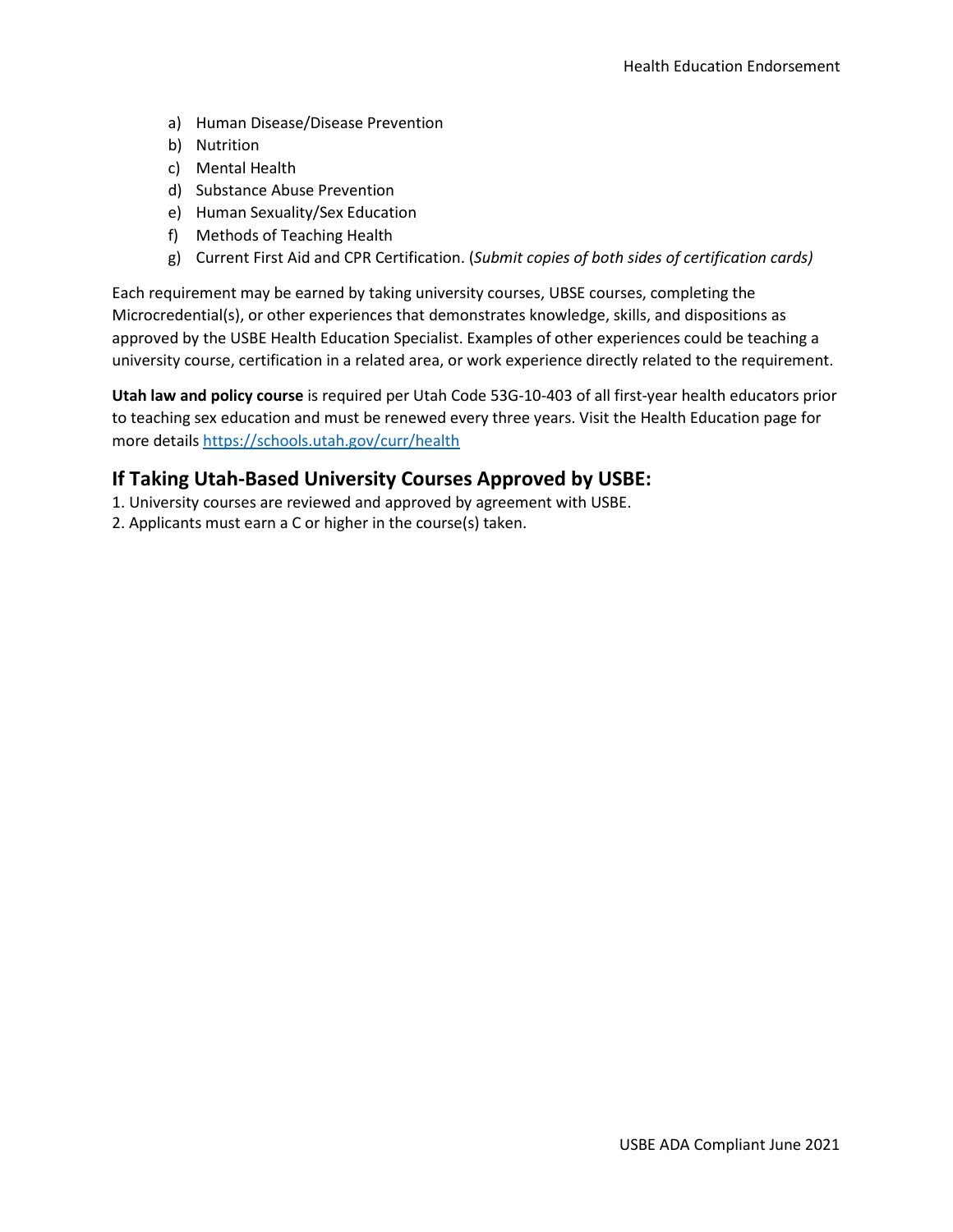# Endorsement Requirement Areas Checklist

For a list of approved evidence of competency options that meet the endorsement requirements, please visit[: Health Education Options](https://drive.google.com/file/d/1qMfQo1K9X3zUiOMhHcXTCk9lsOM4wRCw/view?usp=sharing)

| Requirement<br>Area<br>(Aligned Area<br>Competency<br>hyperlink to more<br>details below) | <b>University Course</b><br>Evidence: If this option is used the<br>application must include a<br>transcript for each course below | <b>Microcredential Stack</b><br>Evidence: If this option is used<br>the application must include the<br>PDF copy of the MIDAS<br>Transcript for each stack listed<br>below | <b>Other Course or</b><br><b>Experience</b><br>Evidence: If this option is<br>used it must be approved<br>by the USBE Health<br><b>Education Specialist and</b><br>documentation provided. |
|-------------------------------------------------------------------------------------------|------------------------------------------------------------------------------------------------------------------------------------|----------------------------------------------------------------------------------------------------------------------------------------------------------------------------|--------------------------------------------------------------------------------------------------------------------------------------------------------------------------------------------|
| <b>Human Diseases</b>                                                                     | Course Name:<br>University _________________<br>Course Code _________________<br>Year ______________Grade ________                 |                                                                                                                                                                            |                                                                                                                                                                                            |
| <b>Nutrition</b>                                                                          | Course Name:<br>University __________________<br>Course Code ______________<br>Year ______________Grade ________                   |                                                                                                                                                                            |                                                                                                                                                                                            |
| <b>Mental Health</b>                                                                      | Course Name:<br>University __________________<br>Course Code _____________<br>Year ______________Grade ________                    |                                                                                                                                                                            |                                                                                                                                                                                            |
| <b>Substance Abuse</b><br><b>Prevention</b>                                               | Course Name:<br>University __________________<br>Course Code<br>Year ______________Grade ________                                  |                                                                                                                                                                            |                                                                                                                                                                                            |
| <b>Sex</b><br><b>Education/Human</b><br><b>Sexuality</b>                                  | Course Name:<br>University __________________<br>Course Code<br>Grade<br>Year                                                      |                                                                                                                                                                            |                                                                                                                                                                                            |
| <b>Methods of</b><br><b>Teaching Health</b><br><b>Education</b>                           | Course Name:<br>Course Code ________________<br>Year ______________Grade ________                                                  |                                                                                                                                                                            |                                                                                                                                                                                            |